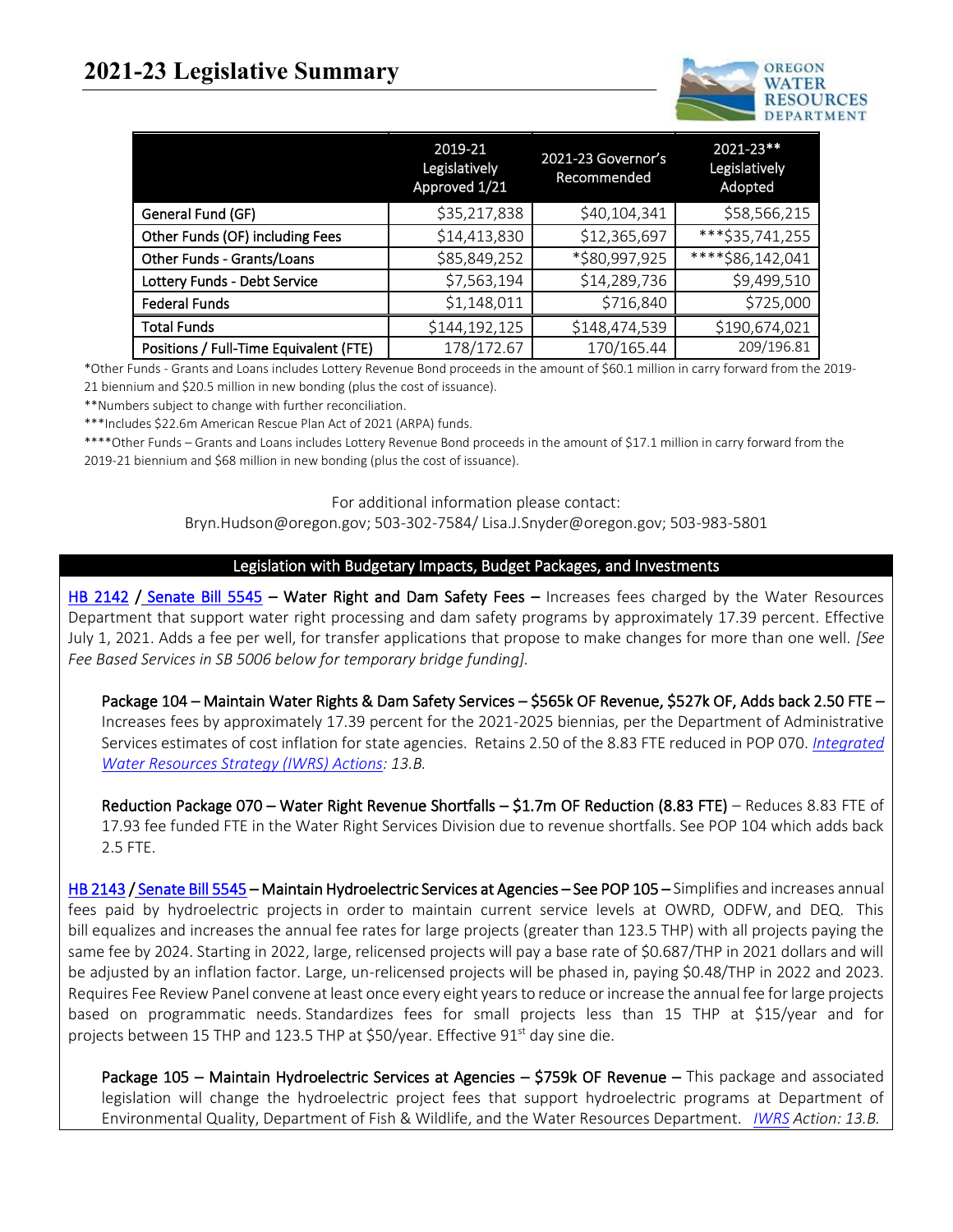#### [Senate Bill 5545](https://olis.oregonlegislature.gov/liz/2021R1/Measures/Overview/SB5545)

Package 087 - State Data Center - \$215k GF - Provides \$215k of ongoing information technology costs associated with the Department's migration to Data Center Services.

Package 090 – Equitable Water Access and Indigenous Energy Resiliency – \$1.5m GF– Provides funding for equitable water access and Indigenous energy resiliency as recommended by the Racial Justice Council. Investments focus on conducting community led assessments of water needs of Black, Indigenous, Latino, Latina, Latinx, Asian, Pacific Islander, Native American, and Tribal communities; convening a Justice, Equity, Diversity, and Inclusion Advisory Group as part of the IWRS and assessing and facilitating implementation of best practices to advance diversity, equity and inclusion within the Department's programs and processes. *[IWRS](http://www.oregon.gov/OWRD/programs/Planning/IWRS/) Actions: 8.C, 13.A.*

Package 101 – Protecting Public Safety and Water Supplies – \$1.9m GF; 3.52 FTE / 4 positions – Provides 2 engineers to assess dams for seismic, flood and other safety risks; \$400k for an Oregon flood methodology for dams, and \$600k for engineering analyses on dams. Includes 1 position for coordination, planning and outreach on earthquakes, drought, floods, climate change, and dam failures, and work on Natural Hazards Mitigation, Climate Adaptation, the Governor's Climate Executive Order, the Continuity of Operations Plan, and planning for and responding to potential dam failures. Includes a position for a safety and training program to support statewide initiatives and to comply with ORS 654.010, the Governor's EO on Employee Wellness, and Oregon OSHA regulations. *[IWRS](https://www.oregon.gov/owrd/programs/Planning/IWRS/Documents/DO_IWRS_Framework_Final.pdf) Actions: 5.A, 5.B, 5.5A, 5.5B, 5.5C, 7C, 8C, 13.B.*

Package 102 – Strategic Modernization of IT Systems and Tools – \$819k GF; 2.64 FTE / 3 positions – Invests in information technology systems and data including 1 systems analyst, 1 database administrator, and one records coordinator position to modernize data and records systems. Provides \$225,000 for state data system center charges. *[IWRS](http://www.oregon.gov/OWRD/programs/Planning/IWRS/) Actions 1.B, 1.C, 2.B, 13.B.*

Package 103 – Fund Legal Expenses to Prevent Service Impacts – \$800k GF – Provides funding to address sustained increased costs for DOJ services and to prevent impacts on Department services due to budget shortfalls, as experienced in prior biennia. *[IWRS](http://www.oregon.gov/OWRD/programs/Planning/IWRS/) Actions 13.B.*

Package 109 – Timely Water Management and Distribution – \$1.37m GF, \$3,118 OF, 5.28 FTE / 6 positions – Adds five new assistant watermasters to support water regulation and distribution, complaint response, and surface water and groundwater data collection. Re-classifies eight watermasters from NRS-3 to NRS-4 to align with job responsibility and basin complexity. Adds Deputy Division Administrator to help provide critical services to the public. *[IWRS](http://www.oregon.gov/OWRD/programs/Planning/IWRS/) Actions 1.B, 2.B, 10.F, 11.B.*

Package 110 – Foundational Data for Groundwater Studies – \$2.00m GF, 6.16 FTE / 7 positions – Provides seven positions to expand the agency's capacity for groundwater basin studies, produce a groundwater budget for each basin in Oregon, and expand baseline water level and water use data collection. Includes \$600,000 for professional contracts. *[IWRS](http://www.oregon.gov/OWRD/programs/Planning/IWRS/) Actions 1.A, 1.B, 1.C, 2.A, 2.B, 5.A, 11.E.*

Package 111 – Complex Water Issues: Deschutes and Other Basins – \$422k GF – 0.88 FTE / 1 position – Contract funding and one position to support to work on complex water basin issues and help implement agency priorities in priority water basins, including the Deschutes and Willamette River basins. *[IWRS](http://www.oregon.gov/OWRD/programs/Planning/IWRS/) Actions 9.B, 9.C, 13.C.*

Package 112 – Harney Conservation Reserve Enhancement Programs – \$706k GF – 0.88 FTE / 1 position – \$500,000 in funding for cost share for the enrollment of lands and one position to support implementation of Conservation Reserve Enhancement Program to incentivize voluntary non-use of groundwater. *[IWRS](http://www.oregon.gov/OWRD/programs/Planning/IWRS/) Actions 2.B, 10.D, 11.E, 13.B, 13.C.*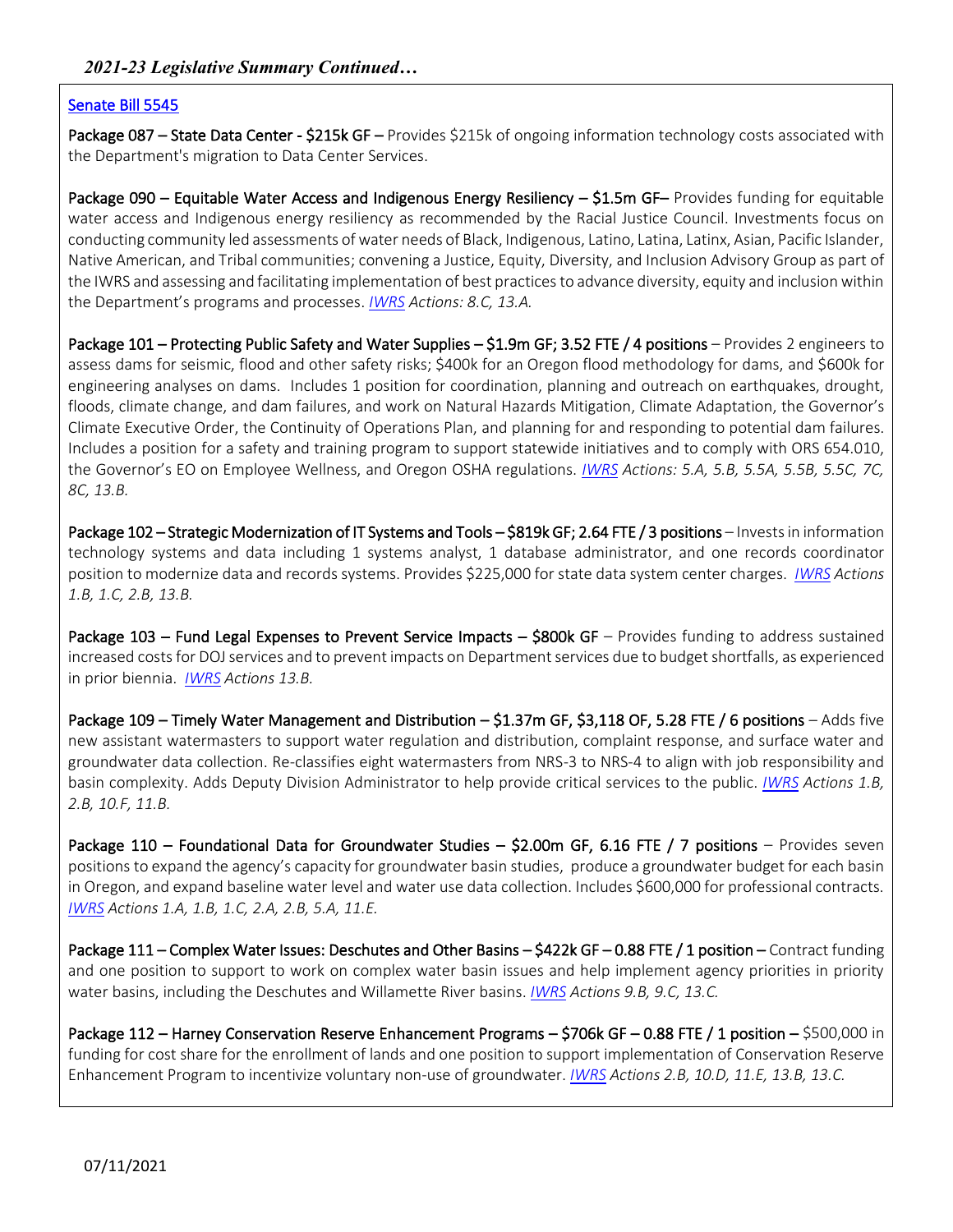## *2021-23 Legislative Summary Continued…*

Package 113 – Willamette Basin Reallocation Pre-implementation – \$321k GF – 0.88 FTE / 1 position – Establishes Willamette Basin Coordinator position and funding support to work on complex water basin issues and help implement agency priorities in priority water basins in conjunction with package 111. *[IWRS](http://www.oregon.gov/OWRD/programs/Planning/IWRS/) Actions 9.B, 9.C, 10.B, 11.B, 13.B, 13.C.*

Reduction Package 099 – MS 365 Technical Reduction – \$125,000 GF Reduction – Reduces funds related to the licensing of Microsoft 365, which is now included in the agency's budget as a component of the state government service charges assessed by the Department of Administrative Services.

Reduction Package 801 – LFO Analyst Technical Adjustments – \$43.0 million OF expenditure limitation reduction – Removes expenditure limitation associated with bonds not issued in the 2019-21 biennium.

### [House Bill 5006](https://olis.oregonlegislature.gov/liz/2021R1/Measures/Overview/HB5006) / [SB 5534](https://olis.oregonlegislature.gov/liz/2021R1/Measures/Overview/SB5534)

Water Projects Grants & Loans - \$30 million into the Water Supply Development Account in Lottery Revenue Bond Proceeds to provide Water Projects Grants and Loans to evaluate, plan, and develop in-stream and out-of-stream water projects. *[IWRS](https://www.oregon.gov/owrd/programs/Planning/IWRS/Documents/DO_IWRS_Framework_Final.pdf) Actions: 10.E, 13.E.*

Deschutes Basin Board of Control Piping Project: \$10 million in Lottery Revenue Bond Proceeds in the Water Supply Development Account for the Deschutes Basin Board of Control Piping Project to pipe currently open canals. *[IWRS](https://www.oregon.gov/owrd/programs/Planning/IWRS/Documents/DO_IWRS_Framework_Final.pdf) Actions: 10.A, 13.E.*

City of Newport for Big Creek Dams Remediation: \$14 million in Lottery Revenue Bond Proceeds in the Water Supply Fund for a grant to the City of Newport for remediation of the Big Creek Dams, including design, environmental permitting, and construction of a seismically sound replacement dam. *[IWRS](https://www.oregon.gov/owrd/programs/Planning/IWRS/Documents/DO_IWRS_Framework_Final.pdf) Actions: 5.5A, 5.5B, 5.5C, 7C, 13.E.*

Wallowa Lake Irrigation District for Wallowa Lake Dam Rehabilitation: \$14 million in Lottery Revenue Bond Proceeds in the Water Supply Fund for a grant to the Wallowa Lake Irrigation District for the rehabilitation of the Wallowa Lake Dam. *[IWRS](https://www.oregon.gov/owrd/programs/Planning/IWRS/Documents/DO_IWRS_Framework_Final.pdf) Actions: 5.5A, 5.5B, 7C, 13.E.*

Debt Service and Cost of Issuance: Increase of \$3,514,230 Lottery Funds expenditure limitation for the Department to pay debt service on Lottery Bonds anticipated to be issued during the 2021-23 biennium. \$1,042,341 Other Fund for bond issuance costs.

#### [House Bill 5006](https://olis.oregonlegislature.gov/liz/2021R1/Measures/Overview/HB5006)

Regional Water Planning and Management: \$500,000 GF to engage Oregon Consensus to convene a workgroup to consider and develop a framework for state-supported regional water planning and management. \$200,000 for 1 limited duration position to support regional water planning and associated convening work. *[IWRS](https://www.oregon.gov/owrd/programs/Planning/IWRS/Documents/DO_IWRS_Framework_Final.pdf) Action: 13.C.*

*BUDGET NOTE: Oregon Water Resources Department is directed to use provided funding to contract with Oregon Consensus to convene a workgroup comprised of a balanced membership including, but not limited to, conservation groups, agricultural water users, municipal water users, environmental justice organizations, tribal interests, and state*  agencies including Water Resources Department and the Oregon Department of Fish and Wildlife to consider regional *water management opportunities that build on the 100 Year Water Vision and further the goals of the Integrated Water Resources Strategy.* 

Nesika Beach Fire Protection Infrastructure: \$250,000 GF for grant to the Nesika Beach Ophir Water District to extend a water pipeline to a new firehouse near Ophir. *[IWRS](https://www.oregon.gov/owrd/programs/Planning/IWRS/Documents/DO_IWRS_Framework_Final.pdf) Action: 13.E.*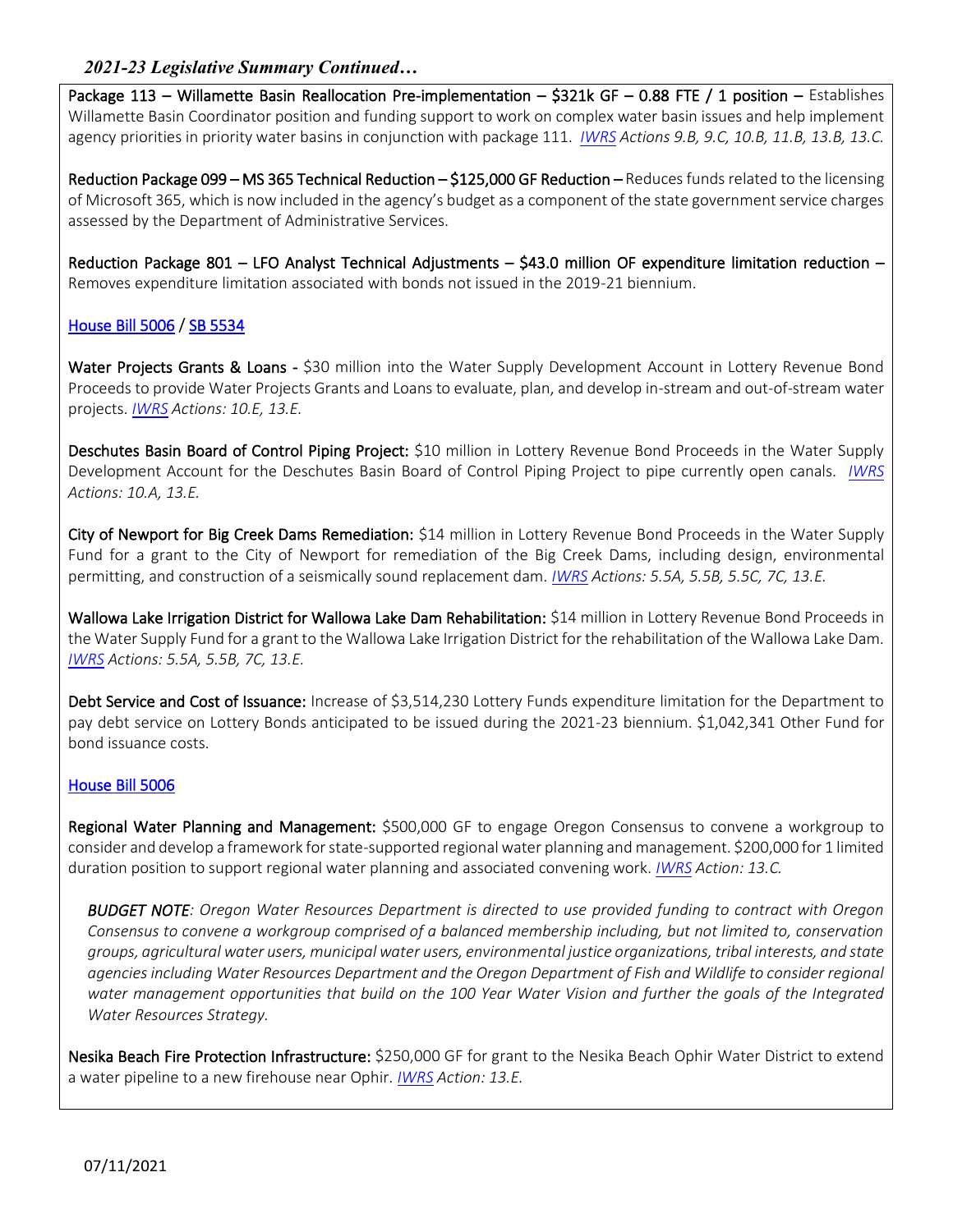## *2021-23 Legislative Summary Continued…*

Feasibility Study Grants: \$500,000 GF for Feasibility Study Grants for the qualifying costs of planning studies performed to evaluate the feasibility of developing water conservation, reuse or storage projects. *[IWRS](https://www.oregon.gov/owrd/programs/Planning/IWRS/Documents/DO_IWRS_Framework_Final.pdf) Actions: 10.E, 13.D.*

Columbia River-Umatilla Solutions Task Force Agreements: \$500,000 GF for a grant for Umatilla County for the purpose of implementing agreements of the Columbia River - Umatilla Solutions Task Force. *[IWRS](https://www.oregon.gov/owrd/programs/Planning/IWRS/Documents/DO_IWRS_Framework_Final.pdf) Action: 13.C.*

2022 Integrated Water Resources Strategy Update: \$450,000 GF, including 1 limited duration position, to provide facilitation, document development, and staffing support for the 2022 update of the Integrated Water Resources Strategy. *[IWRS](https://www.oregon.gov/owrd/programs/Planning/IWRS/Documents/DO_IWRS_Framework_Final.pdf) Action: 13.A.*

Business Case Assessment for Water: \$350,000 GF to contract for a business case assessment to examine the economic value of water and the impact of water investment. *[IWRS](https://www.oregon.gov/owrd/programs/Planning/IWRS/Documents/DO_IWRS_Framework_Final.pdf) Action: 8.C.*

Place-based Integrated Water Resources Planning: \$200,000 GF to support current participating entities in the Place-Based Planning program. *[IWRS](https://www.oregon.gov/owrd/programs/Planning/IWRS/Documents/DO_IWRS_Framework_Final.pdf) Actions: 9.A, 13.C.*

Expenditure Limitation: Increased expenditure limitation for funding provided by HB 3092 and HB 2145, as well as within SB 5006 and SB 5534.

Contested Case Backlog: Includes a one-time increase of \$2.2 million GF and one limited-duration position to facilitate the referral and completion of administrative hearings or other procedures to alleviate the backlog of contested cases related to water right decisions. *[IWRS](https://www.oregon.gov/owrd/programs/Planning/IWRS/Documents/DO_IWRS_Framework_Final.pdf) Actions: 10.G, 13.B.*

#### American Rescue Plan Act State Fiscal Recovery Funds:

- Umatilla County Regional Water Infrastructure Project: \$6 million in ARPA Funds for a grant to Umatilla County for the Ordnance Project. *[IWRS](https://www.oregon.gov/owrd/programs/Planning/IWRS/Documents/DO_IWRS_Framework_Final.pdf) Action: 13.E.*
- Place-based Planning: \$1 million to support place-based planning efforts. *[IWRS](https://www.oregon.gov/owrd/programs/Planning/IWRS/Documents/DO_IWRS_Framework_Final.pdf) Actions: 9.A, 13.C*
- Water Well Abandonment, Repair, and Replacement Fund: \$2 million for deposit into the Water Well Abandonment, Repair, and Replacement fund to help abandon wells and to repair or replace water wells used for household purposes. *[See House Bill 2145]. [IWRS](http://www.oregon.gov/OWRD/programs/Planning/IWRS/) Actions: 7.A, 13.E.*
- Local Fish Passage for Dam Upgrades: \$500,000 to assist local governments with meeting fish passage requirements for dam upgrade projects. *[IWRS](http://www.oregon.gov/OWRD/programs/Planning/IWRS/) Action: 11.D.*
- Fee-based Services Pending Development of Long-Term Funding Mechanisms: \$3 million to support fee-based programs during 2021-23 and to provide facilitation for stakeholder engagement to develop more sustainable, longterm funding mechanisms to support these programs. *[See HB 2142 and package 104 above]. [IWRS](https://www.oregon.gov/owrd/programs/Planning/IWRS/Documents/DO_IWRS_Framework_Final.pdf) Actions: 10.G, 13.B.*
- Dam Safety Flood Methodology and Inundation Assessments: \$4 million to contract for professional engineering services to perform flood methodology, inundation assessments, and engineering analyses for dams. *[IWRS](https://www.oregon.gov/owrd/programs/Planning/IWRS/Documents/DO_IWRS_Framework_Final.pdf) Actions: 5.A, 5.B, 5.5A, 5.5B, 5.5C, 7C.*
- Purchase and Deployment of Surface and Groundwater Data Collection Equipment: \$3 million for surface water and ground water data collection equipment. *[IWRS](https://www.oregon.gov/owrd/programs/Planning/IWRS/Documents/DO_IWRS_Framework_Final.pdf) Actions: 1.B, 13.B.*
- Water Measurement Cost Share Revolving Fund: \$1 million for the Cost-Share Measurement Program to assist water users with the installation of measuring devices. *[IWRS](https://www.oregon.gov/owrd/programs/Planning/IWRS/Documents/DO_IWRS_Framework_Final.pdf) Actions: 1.B, 2.B.*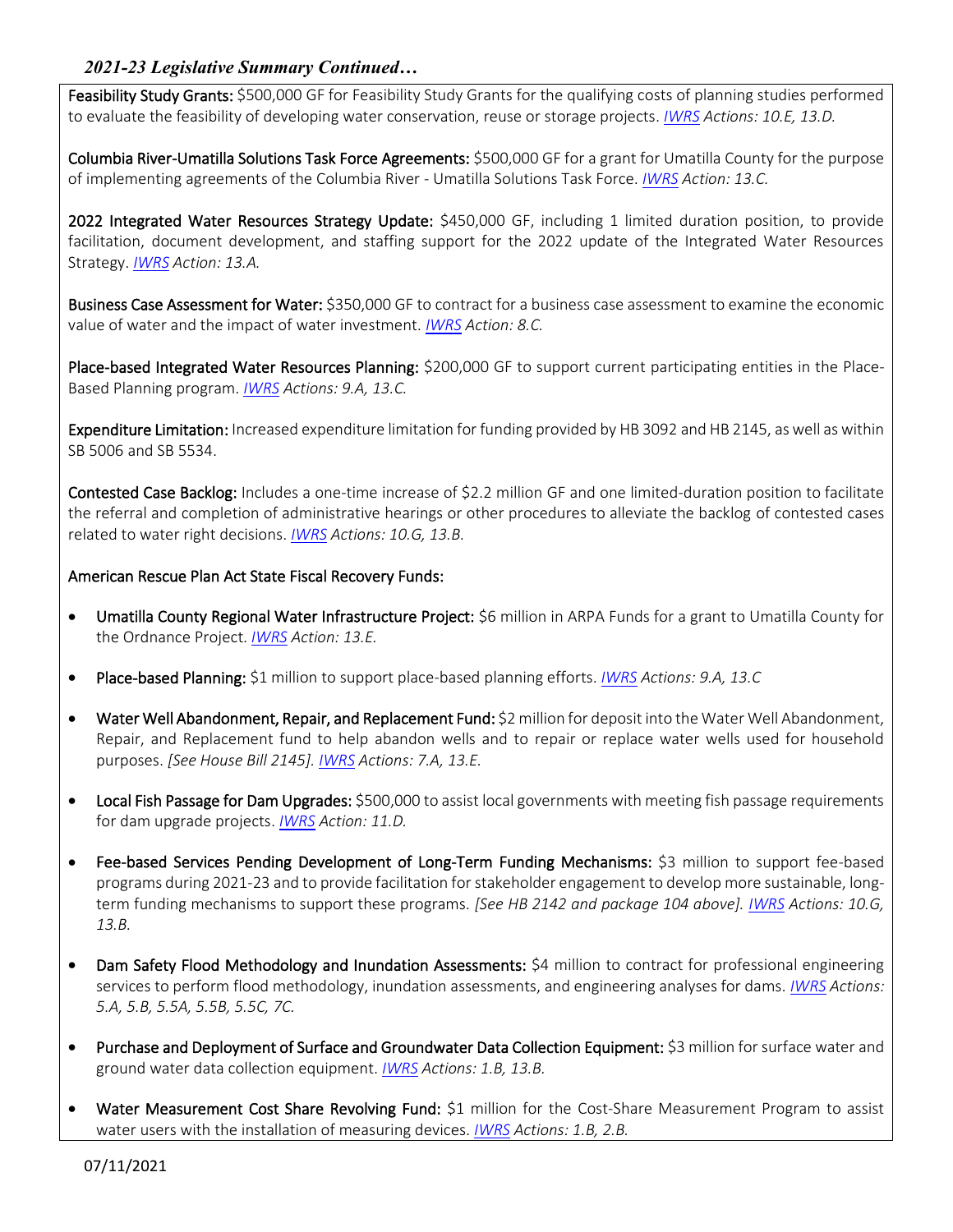[HB 3103](https://olis.oregonlegislature.gov/liz/2021R1/Measures/Overview/HB3103) – Transfers of Stored Water – \$485k GF – Allows the holder of a water right certificate that authorizes water storage to change the type of use identified in the water right. Provides \$485,100 to engage a professional facilitator to work with stakeholders on a path forward for transferring the point of diversion and location of storage right. Effective January 1, 2022. *[IWRS](https://www.oregon.gov/owrd/programs/Planning/IWRS/Documents/DO_IWRS_Framework_Final.pdf) Action: 10.B.*

[HB 2018](https://olis.oregonlegislature.gov/liz/2021R1/Measures/Overview/HB2018) – Groundwater Data – \$2.387m GF – 5.75 FTE / 9 positions– Provides funding to develop and publish ground water budgets for all major hydrologic basins in Oregon, a report on statewide consumptive water use and evaporation from all major reservoirs; to expand the ground water level monitoring network; and to help the public utilize the data. Includes 1 NRS 4 to assist with development of groundwater budgets; 1 NRS 4 to assess open water evaporation and historical irrigation water use; 3 NRS 4s to engage with communities on data collection and use; 3 NRS 3s to expand the groundwater monitoring network; and, one Principal Executive Manager D to oversee studies and contracts. Effective January 1, 2022. *[IWRS](https://www.oregon.gov/owrd/programs/Planning/IWRS/Documents/DO_IWRS_Framework_Final.pdf) Actions: 1.A, 1.B, 11.E., 13.B.*

[HB 2145](https://olis.oregonlegislature.gov/liz/2021R1/Measures/Overview/HB2145) – Well Construction Modernization – \$675k GF, \$581k OF Revenue – 2.64 FTE / 3 positions – Modernizes and increases efficiency within the well construction program to prevent well deficiencies that can lead to contamination or waste of groundwater and to better protect groundwater resources for Oregonians. Reduces deficiencies proactively by ensuring well drillers have the necessary skills to properly construct wells, extending the continuing education program to 2030 and requiring welding training for licensure or if a welding deficiency is found. Maximizes the effectiveness of current staff at the Department to better protect the groundwater resources for current and future uses, while ensuring a level playing field among the well drilling community through: establishing timeframes for submittal of start cards and requiring certain notifications of work being undertaken; updating requirements for information on start cards and well logs and starting in July 1, 2024, requiring electronic submittal; increasing the start card fee by \$125 effective January 1, 2022; requiring the Department to conduct a technical review of well logs within 120 days starting in July 1, 2022; requiring well drillers to submit the exempt use fee and map along with the well log to shift staff to technical well log reviews starting January 1, 2022; and allowing the Department to apply for an injunction for violation of well construction laws. The bill also establishes a funding program, including \$100,000 GF *[SB 5006 includes additional \$2 million for Fund and expenditure limitation]*, to help domestic well owners whose wells have deficiencies, have been impacted by groundwater level declines or natural disasters such as wildfires, or who are lower or moderate income and need assistance in repairing, replacing, or abandoning their wells effective January 1, 2022. Includes 3 positions to meet the provisions of the bill. Most provisions effective July 1, 2023, except where stated in the bill. Requires agency to report to the legislature on well log reviews and inspections by January 31, 2023 and 2025. *[IWRS](http://www.oregon.gov/OWRD/programs/Planning/IWRS/) Actions: 7.A., 13.E.*

[HB 3092](https://olis.oregonlegislature.gov/liz/2021R1/Measures/Overview/HB3092) – Domestic Well Remediation in Harney Basin – \$500k GF – Directs WRD to establish program for replacing, repairing, or deepening domestic wells affected by overallocation of ground water within the Greater Harney Valley Groundwater Area of Concern (GWAC). Funds issued from the grant may provide up to 75 percent of total cost of replacing, repairing, or deepening well, not to exceed \$10,000. Grants awards should prioritize payments for wells owned by or serving persons of lower or moderate income and for wells based on severity of changes and declines in groundwater. Provides a \$500,000 GF to deposit in the Domestic Well Remediation Fund to assist domestic well owners *[Expenditure limitation approved in SB 5006.]* Effective 91st day sine die. *[IWRS](http://www.oregon.gov/OWRD/programs/Planning/IWRS/) Actions: 7.A, 9.A, 13.E.*

## Water Related Legislation – No Budgetary Impact

[SB 130](https://olis.oregonlegislature.gov/liz/2021R1/Measures/Overview/SB130) – Irrigation District Pilot Project – Extends the sunset date to January 2, 2030 for the Irrigation District Pilot Project for Temporary Transfers, which allows irrigation districts to make annual place of use changes to water rights within their legal boundaries without making application to the Water Resources Department for a temporary transfer.